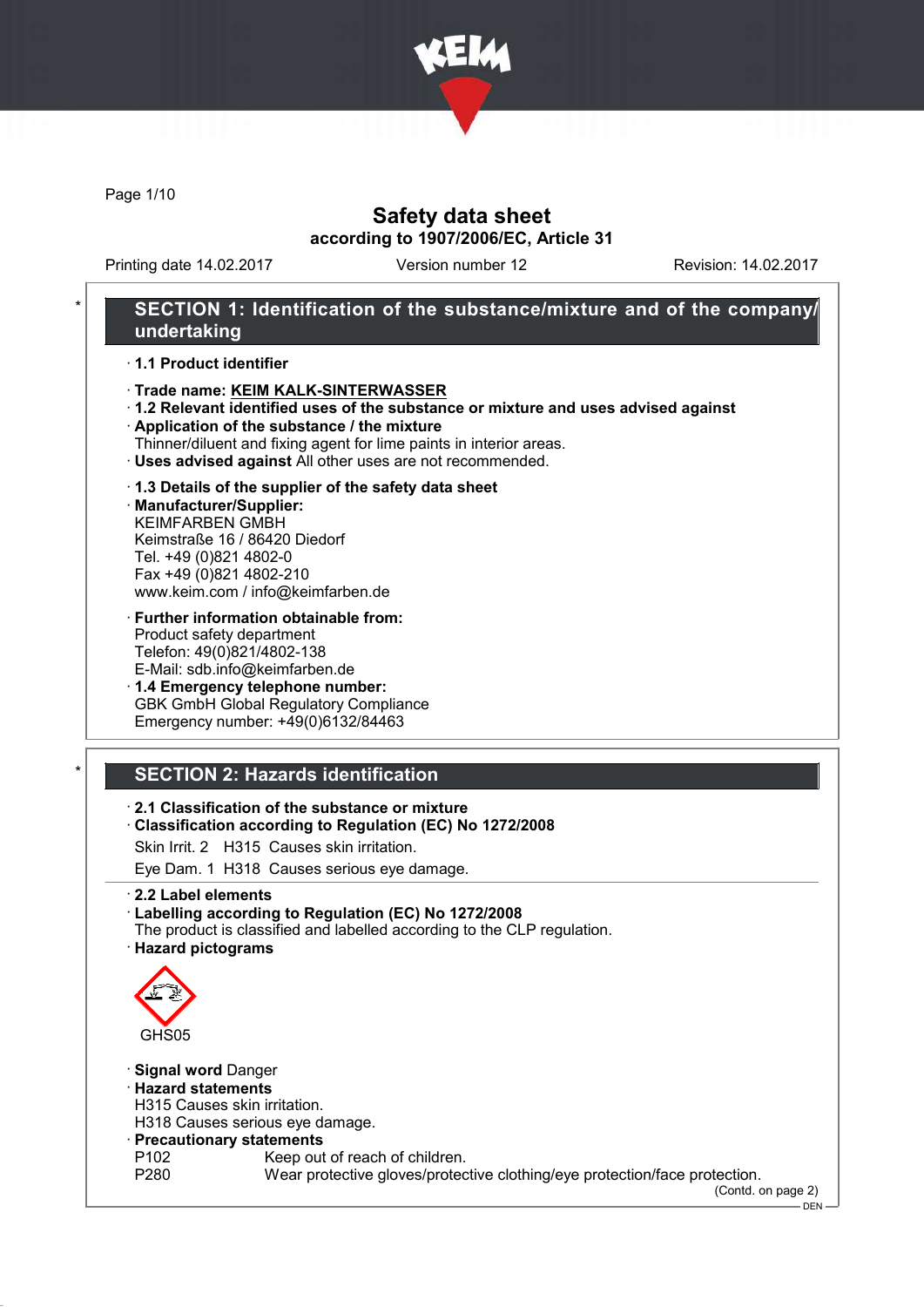

Page 2/10

### Safety data sheet according to 1907/2006/EC, Article 31

Printing date 14.02.2017 Version number 12 Revision: 14.02.2017

### Trade name: KEIM KALK-SINTERWASSER

(Contd. of page 1) P305+P351+P338 IF IN EYES: Rinse cautiously with water for several minutes. Remove contact lenses, if present and easy to do. Continue rinsing. P315 Get immediate medical advice/attention.<br>P302+P352 IF ON SKIN: Wash with plenty of soap are P302+P352 IF ON SKIN: Wash with plenty of soap and water.<br>P362 Take off contaminated clothing. P362 Take off contaminated clothing.<br>P332+P313 If skin irritation occurs: Get med If skin irritation occurs: Get medical advice/attention. · 2.3 Other hazards Alkaline product. Avoid contact with skin and eyes.

- · Results of PBT and vPvB assessment
- · PBT: Not applicable.
- · vPvB: Not applicable.

### **SECTION 3: Composition/information on ingredients**

· 3.2 Mixtures

Description: Saturated and ready-to-use solution of slaked pit lime in water.

| · Dangerous components:                |                                                                                                               |           |
|----------------------------------------|---------------------------------------------------------------------------------------------------------------|-----------|
| CAS: 1305-62-0                         | calcium dihydroxide                                                                                           | $< 2.5\%$ |
| EINECS: 215-137-3                      | $\Leftrightarrow$ Eye Dam. 1, H318; $\Leftrightarrow$ Skin Irrit. 2, H315; STOT SE                            |           |
| Reg.nr.: 01-2119475151-45-XXXX 3, H335 |                                                                                                               |           |
|                                        | A والمتحدث على ما وعليم من من والماد المناطق المناطق المناطق و من المناطق المناطق المناطق المناطق A و المناطق |           |

· Additional information: For the wording of the listed hazard phrases refer to section 16.

### SECTION 4: First aid measures

#### · 4.1 Description of first aid measures

· General information:

When seeing the doctor we suggest to present this safety data sheet. Immediately remove any clothing soiled by the product.

- · After inhalation: Supply fresh air; consult doctor in case of complaints.
- After skin contact:

Immediately wash with water and soap and rinse thoroughly.

- Do not use solvents or thinners.
- If skin irritation continues, consult a doctor.

#### After eve contact:

Rinse opened eye for several minutes under running water. Then consult a doctor. Call a doctor immediately.

- · After swallowing:
- Rinse mouth and throat well with water.

Do not induce vomiting; call for medical help immediately.

- · 4.2 Most important symptoms and effects, both acute and delayed
- No further relevant information available.
- · 4.3 Indication of any immediate medical attention and special treatment needed No further relevant information available.

(Contd. on page 3)

**DEN**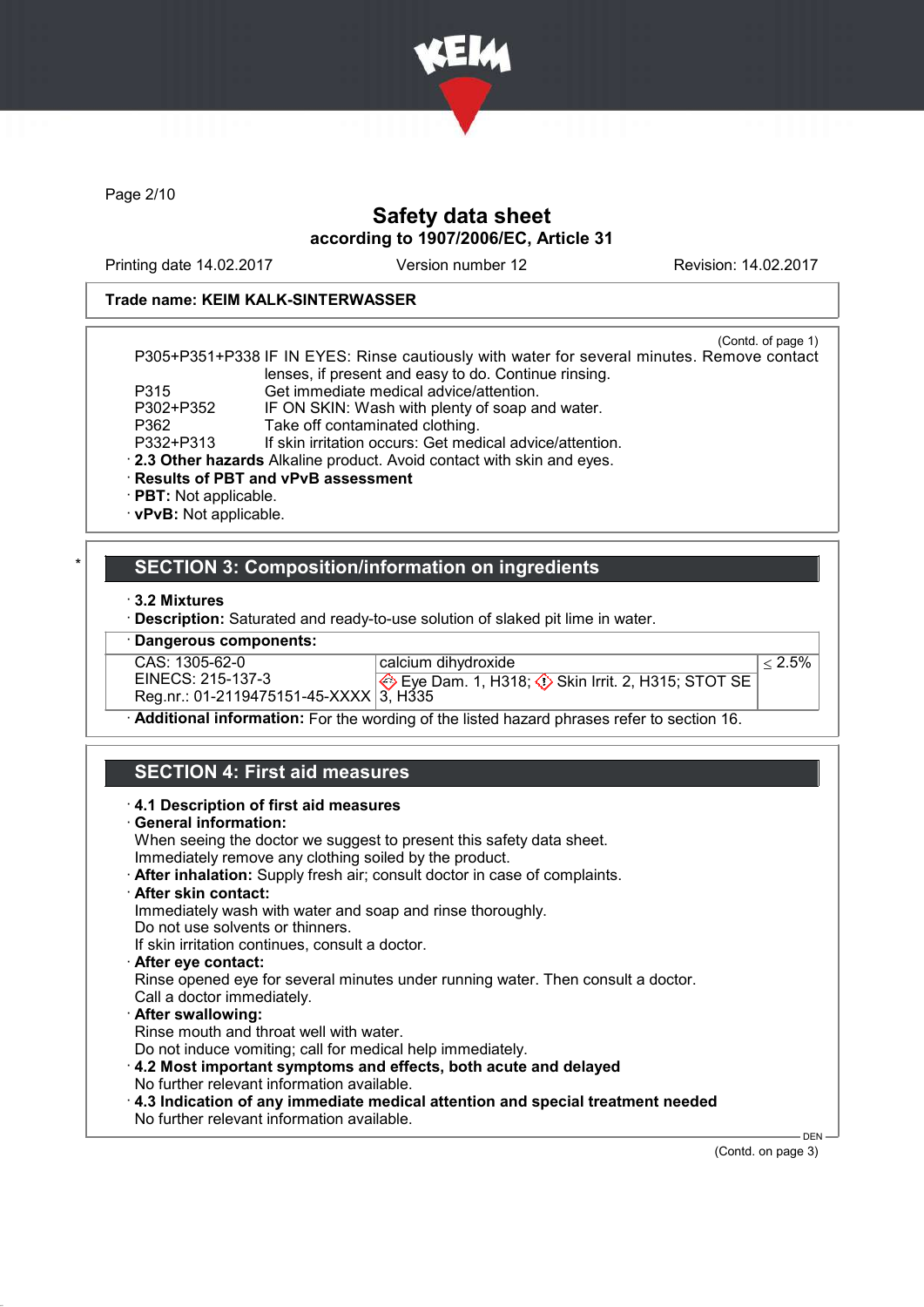

Page 3/10

### Safety data sheet according to 1907/2006/EC, Article 31

Printing date 14.02.2017 Version number 12 Revision: 14.02.2017

### Trade name: KEIM KALK-SINTERWASSER

(Contd. of page 2)

### SECTION 5: Firefighting measures

- · 5.1 Extinguishing media
- · Suitable extinguishing agents:
- Product itself does not burn. Co-ordinate fire-fighting measures to the fire surroundings.
- · 5.2 Special hazards arising from the substance or mixture No further relevant information available.
- · 5.3 Advice for firefighters
- · Protective equipment: Wear self-contained respiratory protective device.
- · Additional information

Dispose of fire debris and contaminated fire fighting water in accordance with official regulations. In case of fire do not breathe smoke, fumes and vapours.

## SECTION 6: Accidental release measures

· 6.1 Personal precautions, protective equipment and emergency procedures Respect the protection rules (see section 7 a. 8). Ensure adequate ventilation Avoid contact with skin and eyes. Particular danger of slipping on leaked/spilled product. · 6.2 Environmental precautions: Do not allow product to reach soil, sewage system or any water course. Follow local governmental rules and regulations. Dilute with plenty of water. · 6.3 Methods and material for containment and cleaning up: Absorb with liquid-binding material (sand, diatomite, acid binders, universal binders, sawdust). Danger of slipping! Ensure adequate ventilation. Dispose of the material collected according to regulations. Clear contaminated areas thoroughly. 6.4 Reference to other sections See Section 7 for information on safe handling.

See Section 8 for information on personal protection equipment. See Section 13 for disposal information.

## SECTION 7: Handling and storage

#### · 7.1 Precautions for safe handling

Keep receptacles tightly sealed.

Avoid contact with skin and eyes.

Do not inhale aerosols.

Ensure good ventilation/exhaustion at the workplace.

See item 8 for information about suitable protective equipment and technical precautions. Respect the protection rules.

Information about fire - and explosion protection:

The product is not flammable.

(Contd. on page 4)

 $-DEN$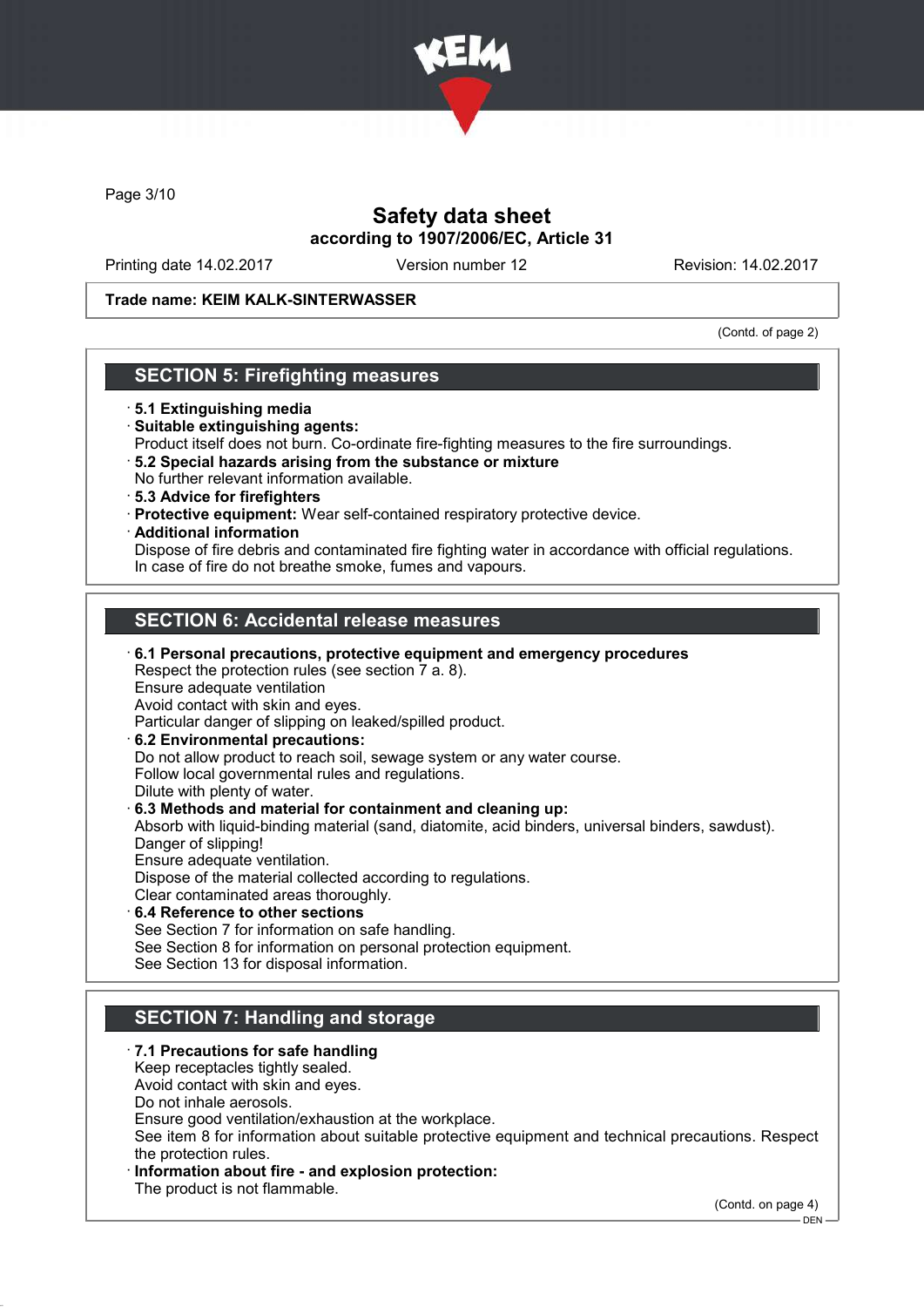

Page 4/10

### Safety data sheet according to 1907/2006/EC, Article 31

Printing date 14.02.2017 Version number 12 Revision: 14.02.2017

(Contd. of page 3)

### Trade name: KEIM KALK-SINTERWASSER

No special measures required.

- · 7.2 Conditions for safe storage, including any incompatibilities · Storage:
- · Requirements to be met by storerooms and receptacles: Store only in unopened original receptacles. Keep in the original containers in a cool and dry place. Unsuitable material for receptacles and pipes: Aluminium Zinc · Information about storage in one common storage facility: Do not store together with acids. · Further information about storage conditions:
- Keep container tightly sealed. Store in a cool place. Protect from frost. Protect from heat and direct sunlight. · Storage class: 12
- · 7.3 Specific end use(s) No further relevant information available.

### **SECTION 8: Exposure controls/personal protection**

#### · 8.1 Control parameters

#### · Ingredients with limit values that require monitoring at the workplace:

|  |  | 1305-62-0 calcium dihydroxide |
|--|--|-------------------------------|
|--|--|-------------------------------|

AGW (Germany) Long-term value: 1E mg/m<sup>3</sup> 2(I);Y, EU, DFG

· DNELs

### 1305-62-0 calcium dihydroxide

| Inhalative Acute - local effects, worker         | $4$ mg/m <sup>3</sup> (worker)       |
|--------------------------------------------------|--------------------------------------|
| Acute - local effects, consumer                  | $4$ mg/m <sup>3</sup> (consumer)     |
| Long-term - local effects, worker                | $\vert$ 1 mg/m <sup>3</sup> (worker) |
| Long-term - local effects, consumer 1 (consumer) |                                      |
|                                                  |                                      |

#### · PNECs

### 1305-62-0 calcium dihydroxide

|                                | Aquatic compartment - freshwater                              | $\vert$ 0.49 mg/l (freshwater) |
|--------------------------------|---------------------------------------------------------------|--------------------------------|
|                                | Aquatic compartment - marine water   0.32 mg/l (marine water) |                                |
| Terrestrial compartment - soil |                                                               | 1080 mg/kg dw (soil)           |
|                                | Sewage treatment plant                                        | 3 mg/l (sewage sludge)         |

· Additional information: The lists valid during the making were used as basis.

· 8.2 Exposure controls

· Personal protective equipment:

· General protective and hygienic measures:

Avoid contact with the eyes and skin.

(Contd. on page 5)

 $-$  DEN -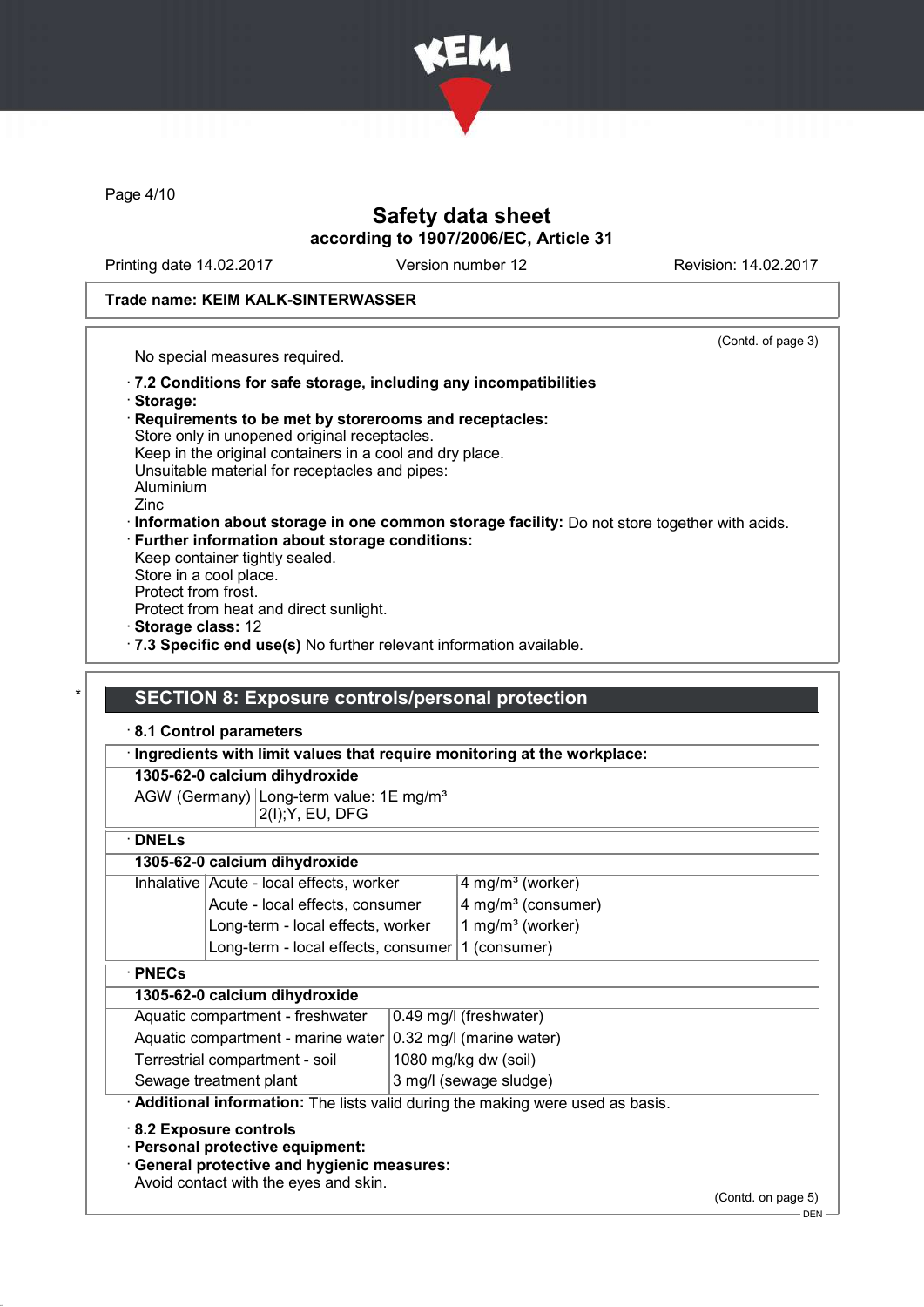

Page 5/10

## Safety data sheet according to 1907/2006/EC, Article 31

Printing date 14.02.2017 Version number 12 Revision: 14.02.2017

### Trade name: KEIM KALK-SINTERWASSER

|                                                                      | (Contd. of page 4)                                                                                   |
|----------------------------------------------------------------------|------------------------------------------------------------------------------------------------------|
| Do not inhale aerosols.                                              |                                                                                                      |
| Wash hands before breaks and at the end of work.                     |                                                                                                      |
| Immediately remove all soiled and contaminated clothing              |                                                                                                      |
| <b>Respiratory protection:</b>                                       |                                                                                                      |
|                                                                      | Use suitable respiratory protective device only when aerosol or mist is formed.                      |
| Filter: FFP2                                                         |                                                                                                      |
| · Protection of hands:                                               |                                                                                                      |
| Protective gloves                                                    |                                                                                                      |
| Alkaline resistant gloves                                            |                                                                                                      |
| · Material of gloves                                                 |                                                                                                      |
| suitable material e.g.:                                              |                                                                                                      |
| Nitrile impregnated cotton-gloves                                    |                                                                                                      |
| Butyl rubber, BR                                                     |                                                                                                      |
| Recommended thickness of the material: $\geq 0.5$ mm                 |                                                                                                      |
| PVC or PE gloves                                                     |                                                                                                      |
| Recommended thickness of the material: $\geq 0.5$ mm                 |                                                                                                      |
|                                                                      | The selection of the suitable gloves does not only depend on the material, but also on further marks |
|                                                                      | of quality and varies from manufacturer to manufacturer. As the product is a preparation of several  |
| to be checked prior to the application.                              | substances, the resistance of the glove material can not be calculated in advance and has therefore  |
| Penetration time of glove material                                   |                                                                                                      |
| Value for the permeation: Level $\geq 6$ (480 min)                   |                                                                                                      |
|                                                                      | The determined penetration times according to EN 374 part III are not performed under practical      |
|                                                                      | conditions. Therefore a maximum wearing time, which corresponds to 50% of the penetration time,      |
| is recommended.                                                      |                                                                                                      |
|                                                                      | The exact break trough time has to be found out by the manufacturer of the protective gloves and     |
| has to be observed.                                                  |                                                                                                      |
| Eye protection: Tightly sealed goggles                               |                                                                                                      |
| <b>Body protection:</b>                                              |                                                                                                      |
| Protective work clothing                                             |                                                                                                      |
| After contact with skin wash thoroughly with water and apply lotion. |                                                                                                      |
|                                                                      | · Limitation and supervision of exposure into the environment See Section 12 and 6.2                 |
|                                                                      |                                                                                                      |
|                                                                      |                                                                                                      |
| <b>SECTION 9: Physical and chemical properties</b>                   |                                                                                                      |
| 9.1 Information on basic physical and chemical properties            |                                                                                                      |
| <b>General Information</b>                                           |                                                                                                      |
| · Appearance:                                                        |                                                                                                      |
| Form:                                                                | Fluid                                                                                                |
| Colour:                                                              | White                                                                                                |
| · Odour:                                                             | Odourless                                                                                            |
| Odour threshold:                                                     | Not determined.                                                                                      |
| pH-value:                                                            | Alkaline                                                                                             |
|                                                                      |                                                                                                      |
| Change in condition                                                  |                                                                                                      |
| <b>Melting point/freezing point:</b>                                 | Undetermined.                                                                                        |
|                                                                      | (Contd. on page 6)                                                                                   |
|                                                                      | $DEN -$                                                                                              |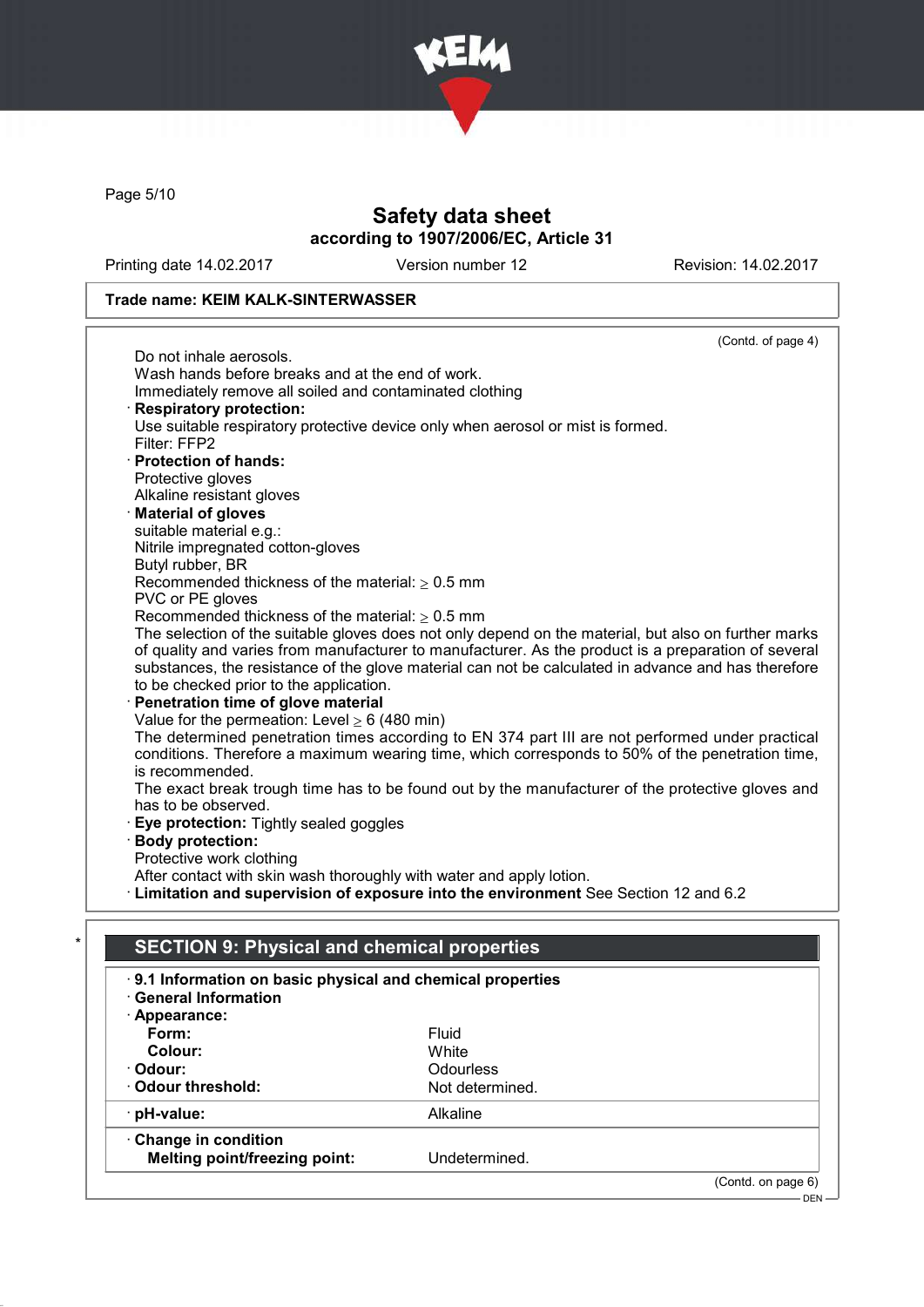

Page 6/10

## Safety data sheet according to 1907/2006/EC, Article 31

Printing date 14.02.2017 Version number 12 Revision: 14.02.2017

#### Trade name: KEIM KALK-SINTERWASSER

|                                                  | (Contd. of page 5)                                                              |
|--------------------------------------------------|---------------------------------------------------------------------------------|
| Initial boiling point and boiling range: ~100 °C |                                                                                 |
| Setting temperature / range:                     | $\sim$ 0 °C                                                                     |
| · Flash point:                                   | Not applicable.                                                                 |
| · Flammability (solid, gas):                     | Not applicable.                                                                 |
| · Ignition temperature:                          | Not determined.                                                                 |
| · Decomposition temperature:                     | Not determined.                                                                 |
| · Auto-ignition temperature:                     | Product is not selfigniting.                                                    |
| <b>Explosive properties:</b>                     | Product does not present an explosion hazard.                                   |
| · Explosion limits:                              |                                                                                 |
| Lower:                                           | Not applicable.                                                                 |
| Upper:                                           | Not applicable.                                                                 |
| Oxidising properties                             | Not applicable.                                                                 |
| · Vapour pressure:                               | Not determined.                                                                 |
| · Density at 20 °C:                              | 1.0-1.1 $*$ g/cm <sup>3</sup>                                                   |
| · Relative density                               | Not determined.                                                                 |
| · Vapour density                                 | Not applicable.                                                                 |
| <b>Evaporation rate</b>                          | Not applicable.                                                                 |
| · Solubility in / Miscibility with               |                                                                                 |
| water:                                           | miscible                                                                        |
| · Partition coefficient: n-octanol/water:        | Not applicable.                                                                 |
| · Viscosity:                                     |                                                                                 |
| Dynamic:                                         | Not determined.                                                                 |
| Kinematic:                                       | Not determined.                                                                 |
| ⋅ 9.2 Other information                          | * The values are for freshly produced material and may<br>change with the time. |

## SECTION 10: Stability and reactivity

### · 10.1 Reactivity Reacts in the setting phase with carbon dioxide (CO2) from the air: Ca(OH)2 + CO2 -->CaCO3 + H2O. · 10.2 Chemical stability Stable under normal conditions of storage and use. · Thermal decomposition / conditions to be avoided: Stable at environment temperature. No decomposition if used and stored according to specifications. · 10.3 Possibility of hazardous reactions Reacts with light alloys in the presence of moisture to form hydrogen. Reacts with strong acids and oxidising agents.

· 10.4 Conditions to avoid No further relevant information available.

(Contd. on page 7)

DEN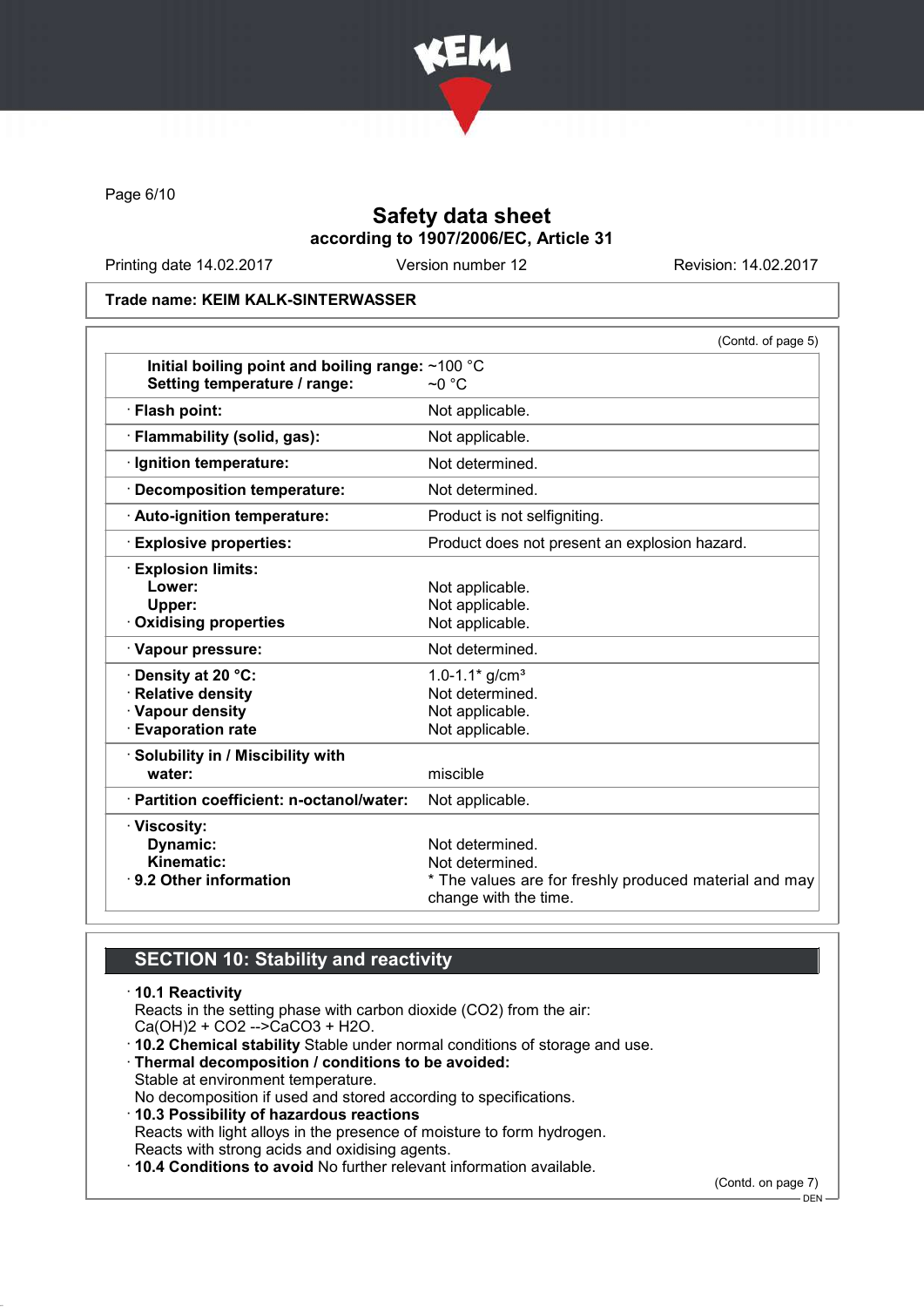

Page 7/10

### Safety data sheet according to 1907/2006/EC, Article 31

Printing date 14.02.2017 Version number 12 Revision: 14.02.2017

(Contd. of page 6)

### Trade name: KEIM KALK-SINTERWASSER

· 10.5 Incompatible materials:

Acids

aluminium

· 10.6 Hazardous decomposition products:

No hazardous decomposition products if stored and handled as prescribed.

### **SECTION 11: Toxicological information**

#### · 11.1 Information on toxicological effects

· Acute toxicity Based on available data, the classification criteria are not met.

### · LD/LC50 values relevant for classification:

#### 1305-62-0 calcium dihydroxide

Oral LD50 >2000 mg/kg (rat) (OECD 425)

Dermal LD50 > 2500 mg/kg (rabbit) (OECD 402)

### · Primary irritant effect:

- · Skin corrosion/irritation
- Causes skin irritation.
- · Serious eye damage/irritation
- Causes serious eye damage.
- · during inhalation: Irritant effect possible.
- · during swallowing: Irritant effect possible
- · Respiratory or skin sensitisation Based on available data, the classification criteria are not met.

### · Other information (about experimental toxicology):

Experimental analysis are not available.

The product was not tested. The statements on toxicology have been derived from the properties of the individual components.

CMR effects (carcinogenity, mutagenicity and toxicity for reproduction) not applicable

· Germ cell mutagenicity Based on available data, the classification criteria are not met.

· Carcinogenicity Based on available data, the classification criteria are not met.

· Reproductive toxicity Based on available data, the classification criteria are not met.

· STOT-single exposure Based on available data, the classification criteria are not met.

- · STOT-repeated exposure Based on available data, the classification criteria are not met.
- · Aspiration hazard Based on available data, the classification criteria are not met.

| $\cdot$ 12.1 Toxicity         |                                                       |  |
|-------------------------------|-------------------------------------------------------|--|
| · Aquatic toxicity:           |                                                       |  |
| 1305-62-0 calcium dihydroxide |                                                       |  |
| <b>NOEC</b>                   | 72h; 48 mg/l (freshwater alga)                        |  |
|                               | 14d; 32 mg/l (invertebrate marine organisms)          |  |
|                               | EC10/LC10 oder NOEC 2000 mg/kg (Soil macro-organisms) |  |
|                               | 12000 mg/kg (soil microorganisms)                     |  |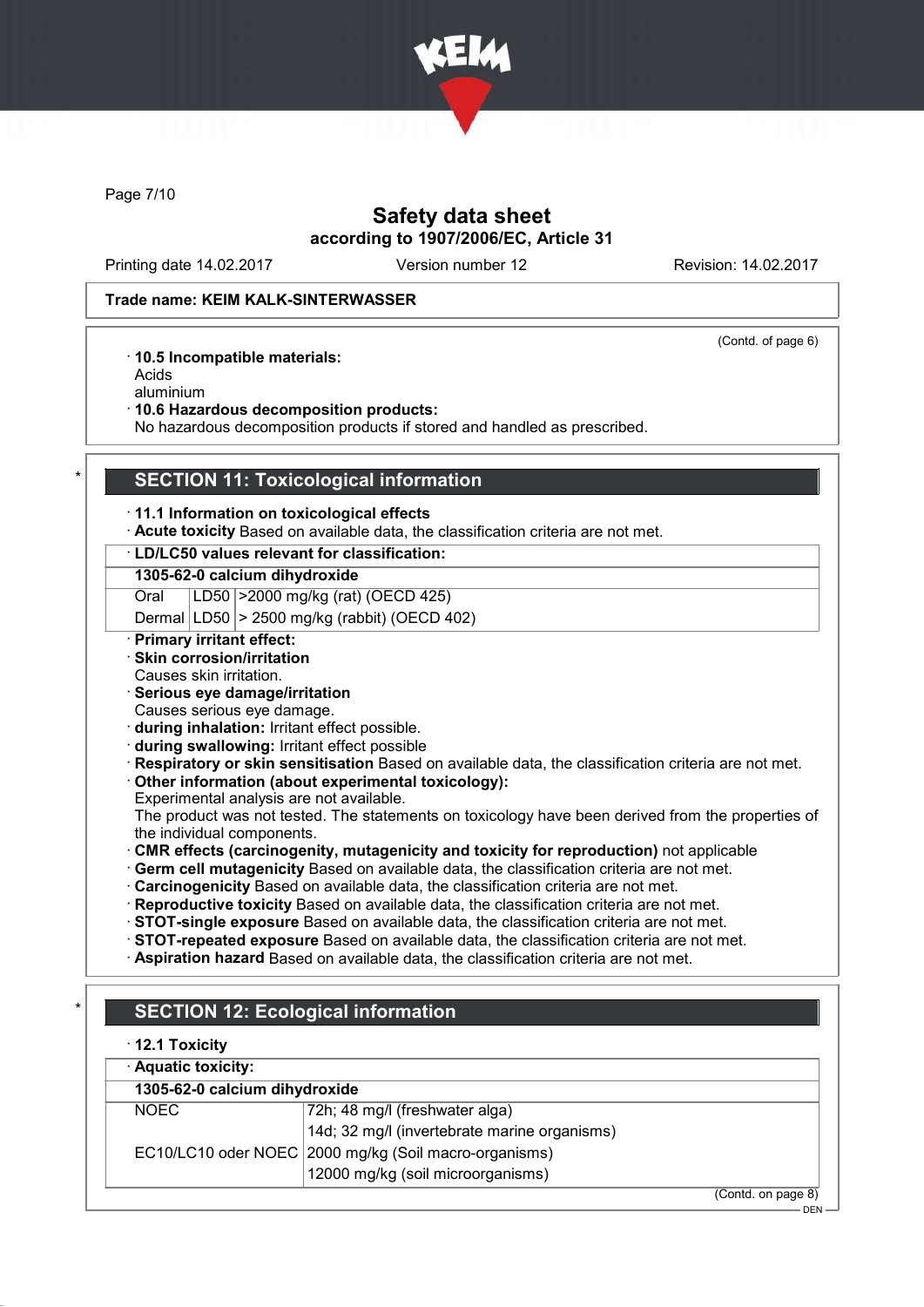

Page 8/10

## Safety data sheet according to 1907/2006/EC, Article 31

Printing date 14.02.2017 Version number 12 Revision: 14.02.2017

### Trade name: KEIM KALK-SINTERWASSER

|                                                                                                                                                                                                                                               | (Contd. of page 7)                                                                                                                                                                                                                                                                                                                                                                                                                                                                                                                                                                                                                                                                                                                                                                                                                                                                                   |  |  |
|-----------------------------------------------------------------------------------------------------------------------------------------------------------------------------------------------------------------------------------------------|------------------------------------------------------------------------------------------------------------------------------------------------------------------------------------------------------------------------------------------------------------------------------------------------------------------------------------------------------------------------------------------------------------------------------------------------------------------------------------------------------------------------------------------------------------------------------------------------------------------------------------------------------------------------------------------------------------------------------------------------------------------------------------------------------------------------------------------------------------------------------------------------------|--|--|
| <b>NOEC</b>                                                                                                                                                                                                                                   | 21d; 1080 mg/kg (plants)                                                                                                                                                                                                                                                                                                                                                                                                                                                                                                                                                                                                                                                                                                                                                                                                                                                                             |  |  |
| EC 50/48h                                                                                                                                                                                                                                     | 49.1 mg/l (freshwater invertebrate organisms)                                                                                                                                                                                                                                                                                                                                                                                                                                                                                                                                                                                                                                                                                                                                                                                                                                                        |  |  |
| EC 50/72 h                                                                                                                                                                                                                                    | 184.57 mg/l (freshwater alga)                                                                                                                                                                                                                                                                                                                                                                                                                                                                                                                                                                                                                                                                                                                                                                                                                                                                        |  |  |
| LC 50/96 h<br>457 mg/l (marine fish)                                                                                                                                                                                                          |                                                                                                                                                                                                                                                                                                                                                                                                                                                                                                                                                                                                                                                                                                                                                                                                                                                                                                      |  |  |
|                                                                                                                                                                                                                                               | 50.6 mg/l (freshwater fish)                                                                                                                                                                                                                                                                                                                                                                                                                                                                                                                                                                                                                                                                                                                                                                                                                                                                          |  |  |
|                                                                                                                                                                                                                                               | 158 mg/l (invertebrate marine organisms)                                                                                                                                                                                                                                                                                                                                                                                                                                                                                                                                                                                                                                                                                                                                                                                                                                                             |  |  |
| · Additional ecological information:<br>· AOX-indication:<br>EU guideline NO. 2006/11/EC:<br>of EU-directives 76/464/EWG.<br>· General notes:<br>12.5 Results of PBT and vPvB assessment<br>· PBT: Not applicable.<br>· vPvB: Not applicable. | · 12.2 Persistence and degradability No further relevant information available.<br>· 12.3 Bioaccumulative potential Does not accumulate in organisms<br>. 12.4 Mobility in soil No further relevant information available.<br>Due to the substance of content which do not include organic jointed halogens, the product can not<br>take influence on the AOX-load of the waste water.<br>According to the formulation contains the following heavy metals and compounds from the<br>According to our current data base the product does not consist of any heavy metals or substances<br>At present there are no ecotoxicological assessments.<br>Do not allow product to reach ground water, water course or sewage system.<br>Water hazard class 1 (German Regulation) (Self-assessment): slightly hazardous for water<br>. 12.6 Other adverse effects No further relevant information available. |  |  |
|                                                                                                                                                                                                                                               | <b>SECTION 13: Disposal considerations</b>                                                                                                                                                                                                                                                                                                                                                                                                                                                                                                                                                                                                                                                                                                                                                                                                                                                           |  |  |
| ⋅13.1 Waste treatment methods<br>$\cdot$ Recommendation                                                                                                                                                                                       | Disposal must be made according to official regulations.<br>Must not be disposed with household garbage. Do not allow product to reach sewage system.                                                                                                                                                                                                                                                                                                                                                                                                                                                                                                                                                                                                                                                                                                                                                |  |  |
| · European waste catalogue                                                                                                                                                                                                                    |                                                                                                                                                                                                                                                                                                                                                                                                                                                                                                                                                                                                                                                                                                                                                                                                                                                                                                      |  |  |
| 06 02 99 wastes not otherwise specified                                                                                                                                                                                                       |                                                                                                                                                                                                                                                                                                                                                                                                                                                                                                                                                                                                                                                                                                                                                                                                                                                                                                      |  |  |

· Uncleaned packaging:

· Recommendation: Disposal must be made according to official regulations.

· Recommended cleansing agents: Water, if necessary with cleansing agents.

## SECTION 14: Transport information

· 14.1 UN-Number

· ADR, IMDG Void

(Contd. on page 9)

 $-$  DEN -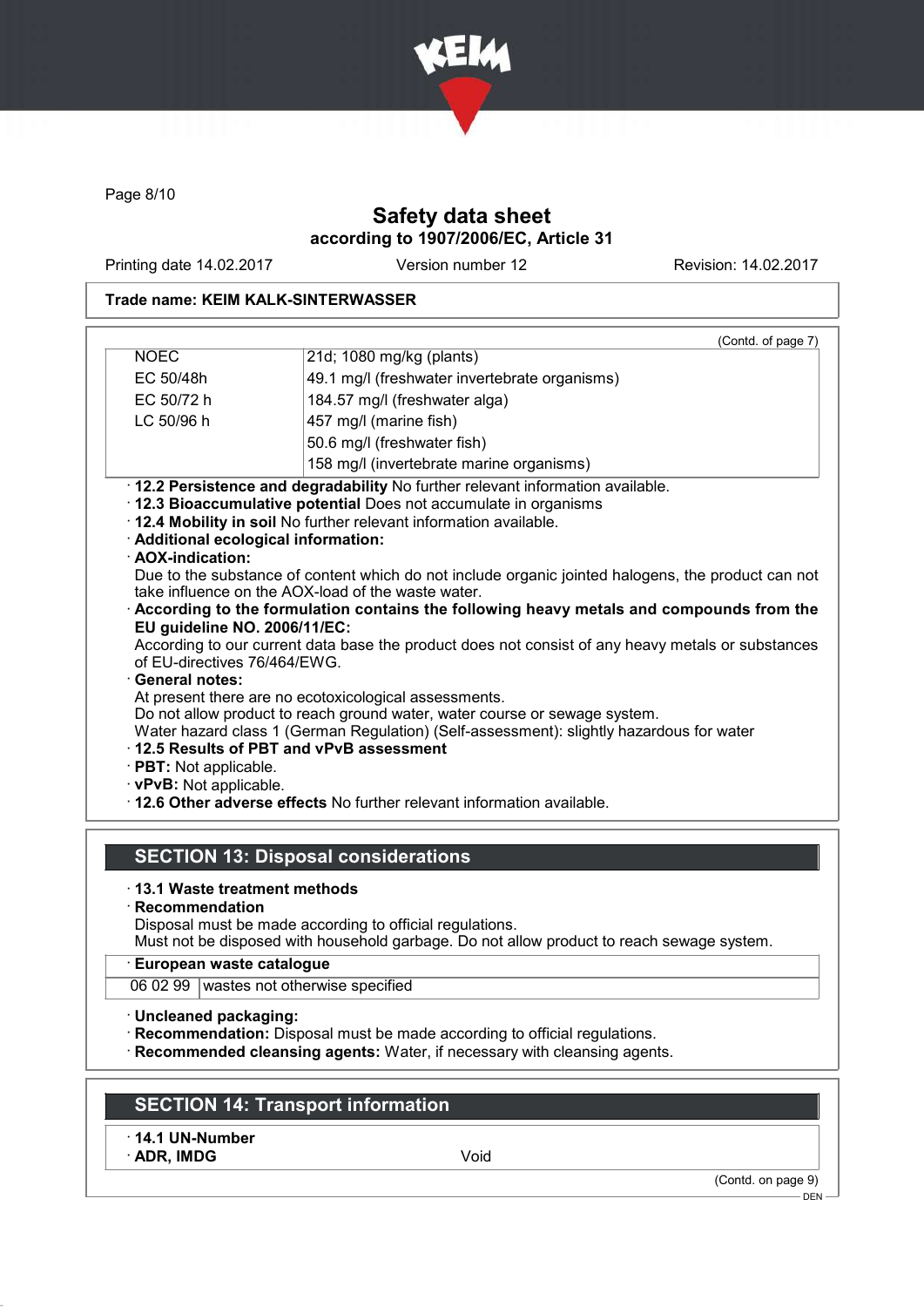

Page 9/10

## Safety data sheet according to 1907/2006/EC, Article 31

Printing date 14.02.2017 Version number 12 Revision: 14.02.2017

#### Trade name: KEIM KALK-SINTERWASSER

|                                                                            | (Contd. of page 8)                                                          |
|----------------------------------------------------------------------------|-----------------------------------------------------------------------------|
| $\cdot$ IATA                                                               | <b>UN3266</b>                                                               |
| 14.2 UN proper shipping name<br>· ADR, IMDG<br>$\cdot$ IATA                | Void<br>CORROSIVE LIQUID, BASIC, INORGANIC,<br>N.O.S. (CALCIUM DIHYDROXIDE) |
| · 14.3 Transport hazard class(es)                                          |                                                                             |
| $\cdot$ ADR, IMDG<br>· Class                                               | Void                                                                        |
| $\cdot$ IATA                                                               |                                                                             |
| · Class                                                                    | 8 Corrosive substances.                                                     |
| · Label                                                                    | 8                                                                           |
| 14.4 Packing group<br>· ADR, IMDG<br>$\cdot$ IATA                          | Void<br>III                                                                 |
| 14.5 Environmental hazards:<br>· Marine pollutant:                         | <b>No</b>                                                                   |
| 14.6 Special precautions for user                                          | Not applicable.                                                             |
| 14.7 Transport in bulk according to Annex II<br>of Marpol and the IBC Code | Not applicable.                                                             |
| · Transport/Additional information:                                        |                                                                             |
| $\cdot$ ADR<br>· Remarks:                                                  | Not classified as dangerous good according to<br>ADR/RID-GGVS/E.            |
| $\cdot$ IMDG<br>· Remarks:                                                 | Not classified as dangerous good according to<br>IMDG/GGVSee.               |
| · UN "Model Regulation":                                                   | Void                                                                        |

# **SECTION 15: Regulatory information**

- · 15.1 Safety, health and environmental regulations/legislation specific for the substance or mixture
- · Labelling according to Regulation (EC) No 1272/2008
- For information on labelling please refer to section 2 of this document.

(Contd. on page 10)

DEN